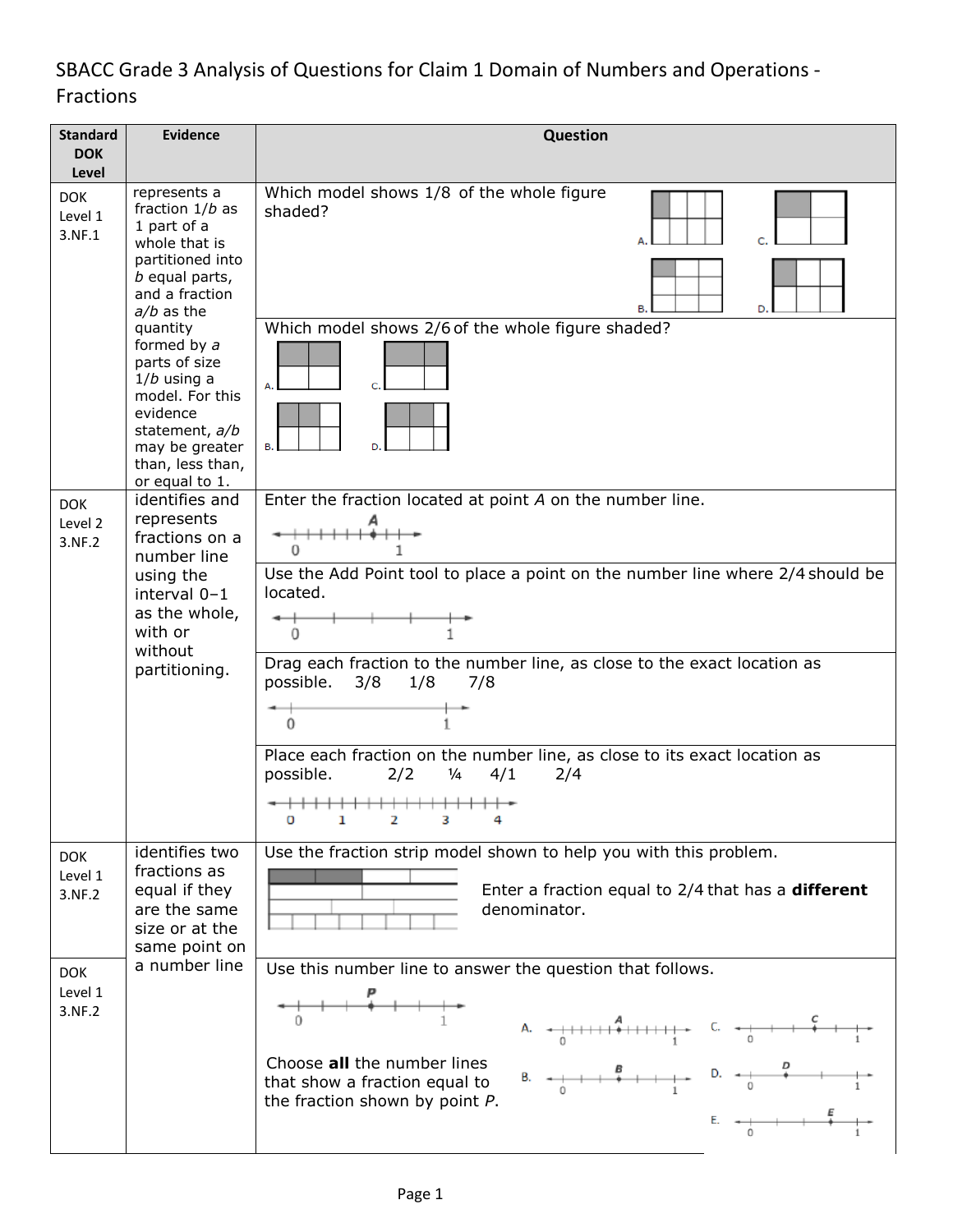## SBACC Grade 3 Analysis of Questions for Claim 1 Domain of Numbers and Operations - Fractions

| <b>DOK</b><br>Level 1<br>3.NF.3<br><b>DOK</b><br>Level 1<br>3.NF.3 | Generates simple<br>equivalent<br>fractions using<br>visual fraction<br>models.<br>Expresses<br>whole<br>numbers as<br>fractions and<br>recognized<br>fractions<br>equal to | Use this model to solve the problem.<br>Click parts of the model to shade 2/4 of the whole model.<br>Use the number line to help you complete the equation.<br>$0 \frac{1}{4} \frac{2}{4} \frac{3}{4} 1$<br>$1 = \frac{1}{2}$                                                                    |  |  |  |  |  |
|--------------------------------------------------------------------|-----------------------------------------------------------------------------------------------------------------------------------------------------------------------------|--------------------------------------------------------------------------------------------------------------------------------------------------------------------------------------------------------------------------------------------------------------------------------------------------|--|--|--|--|--|
| <b>DOK</b><br>Level 1<br>3.NF.3                                    | whole<br>numbers.                                                                                                                                                           | Use the number line to help you complete the equation.<br>$\overline{0}$<br>$1 = \frac{\Box}{\Box}$<br>What numerator goes in the box $(\Box)$ to make the equation true?                                                                                                                        |  |  |  |  |  |
| <b>DOK</b><br>Level 1<br>3.NF.3                                    |                                                                                                                                                                             | What denominator goes in the box () to make the equation true?<br>$2 = \frac{2}{1}$<br>Or could be<br>What numerator goes in the box $(\Box)$ to make the equation true?<br>$\frac{1}{2}$ = 1<br>Or could be<br>What numerator goes in the box $(\square)$ to make the equation true?<br>$- = 1$ |  |  |  |  |  |
| <b>DOK</b><br>Level 2<br>3.NF.3                                    | Compares two<br>fractions with the<br>same numerator<br>or the same<br>denominator<br>using the<br>symbols $\lt$ , $=$ , or<br>$\mathbf{>}.$                                | Select the symbol $(<, >,$ or =) that correctly compares each pair of<br>numbers.<br>ĸ.<br>×<br>$\equiv$<br>$\frac{5}{7}$<br>5<br>ப<br>8<br>6<br>$\frac{3}{2}$ $\Box$<br>$\frac{3}{5}$<br>6<br>8<br>Which number goes in the box to make the comparison true?<br>$rac{5}{8}$<br>$\frac{1}{8}$    |  |  |  |  |  |
|                                                                    |                                                                                                                                                                             | C.7<br>A. 3<br><b>B.</b> 5<br>D. 9                                                                                                                                                                                                                                                               |  |  |  |  |  |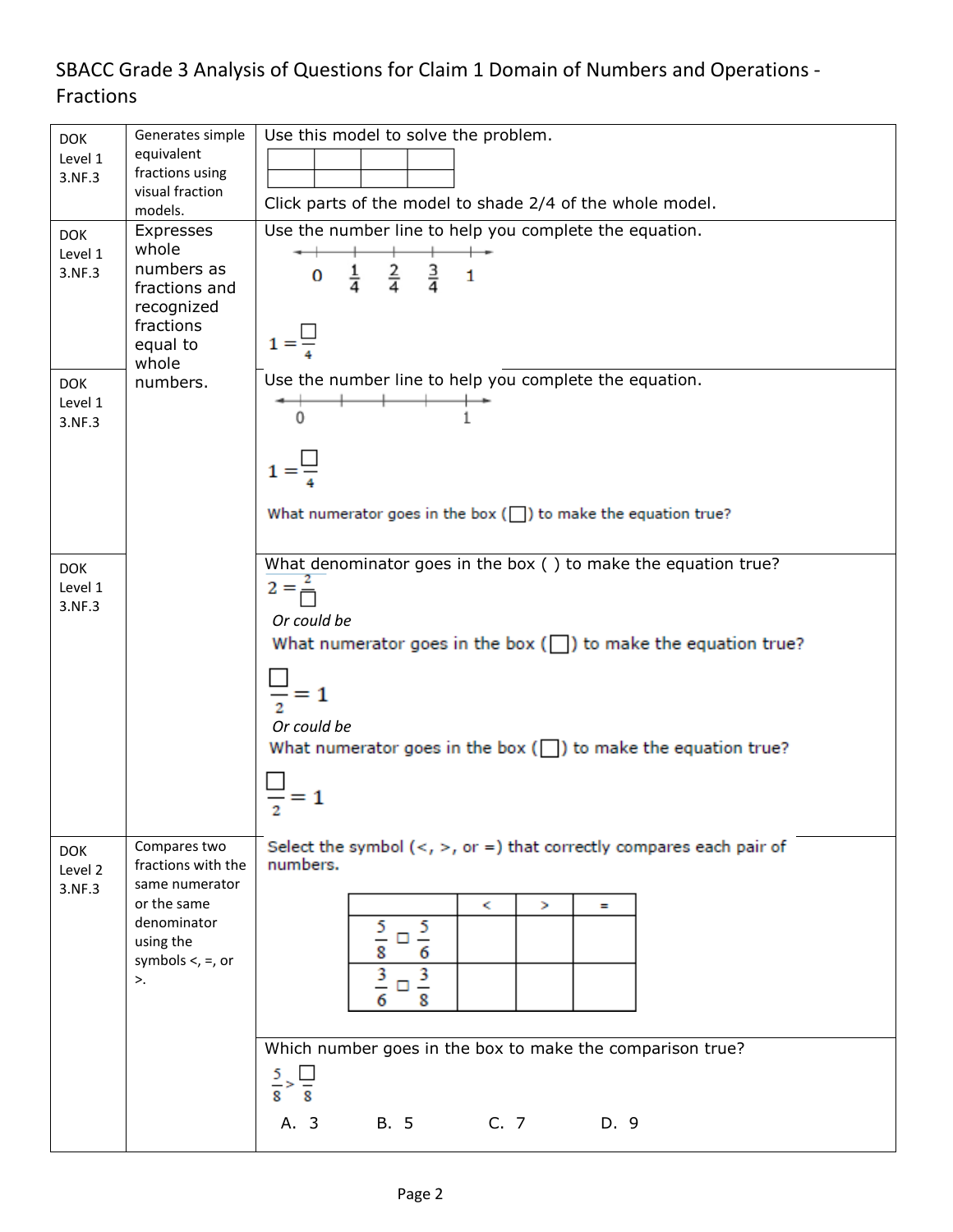SBACC Grade 3 Analysis of Questions for Claim 1 Domain of Numbers and Operations - Fractions

| <b>DOK</b><br>Level 2 |  | comparison. |      |       | Decide whether each comparison is true or false. Click True or False for each |
|-----------------------|--|-------------|------|-------|-------------------------------------------------------------------------------|
| 3.NF.3                |  |             | True | False |                                                                               |
|                       |  |             |      |       |                                                                               |
|                       |  |             |      |       |                                                                               |

**Claim 2:** (Primary emphasis on operations of numbers and measurement and data.)

Three friends ran a race. The points on the number line represent the race times, in seconds, for each friend.



**Claim 3:** (Primary emphasis on operations of numbers , fractions, and measurement and data.)



Is Robert's statement true? Click Yes or No.